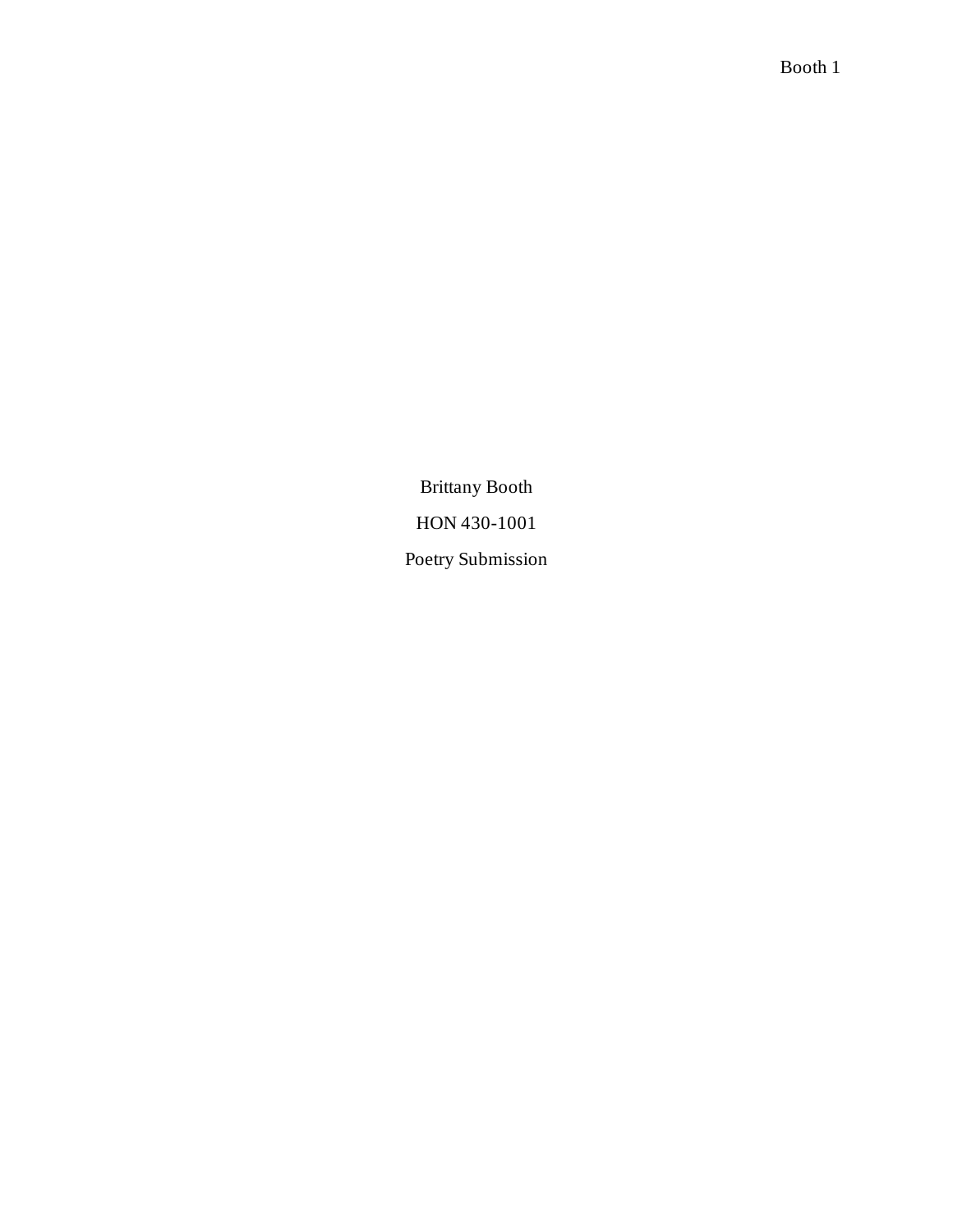To the one who held my breath And pointed onward To you—you know who you are

# Nullify The Baptism

The Briefing:

"Come child if you want to know the difference between an elixir and a Goddess step forward."

*"*Let's play a game of musical chairs Put the playlist on randomize Let the gears of the music box unwind And rewind infantile stages Here, we surrender our weapons And fire the guards Advance to the vault of origins" What exactly are the masters proposing? "Entertain the game, find the princess, stop the apocalypse"

Swallow—what could be my final gambit

A sip of nectar A rip in the neck A drift beyond cloud-nine

> The departing lullaby A song synonymous with my insomnia

Mom? Mom...? Where? Why?

Maiden in mantle beneath the trapdoor You

And not another word She presses her finger to her lips and backs Away into the den of the rusted Chateau

Hand reaching into the knucker's nest Through the shallow passage Hand reaching but forbidden from the guardrail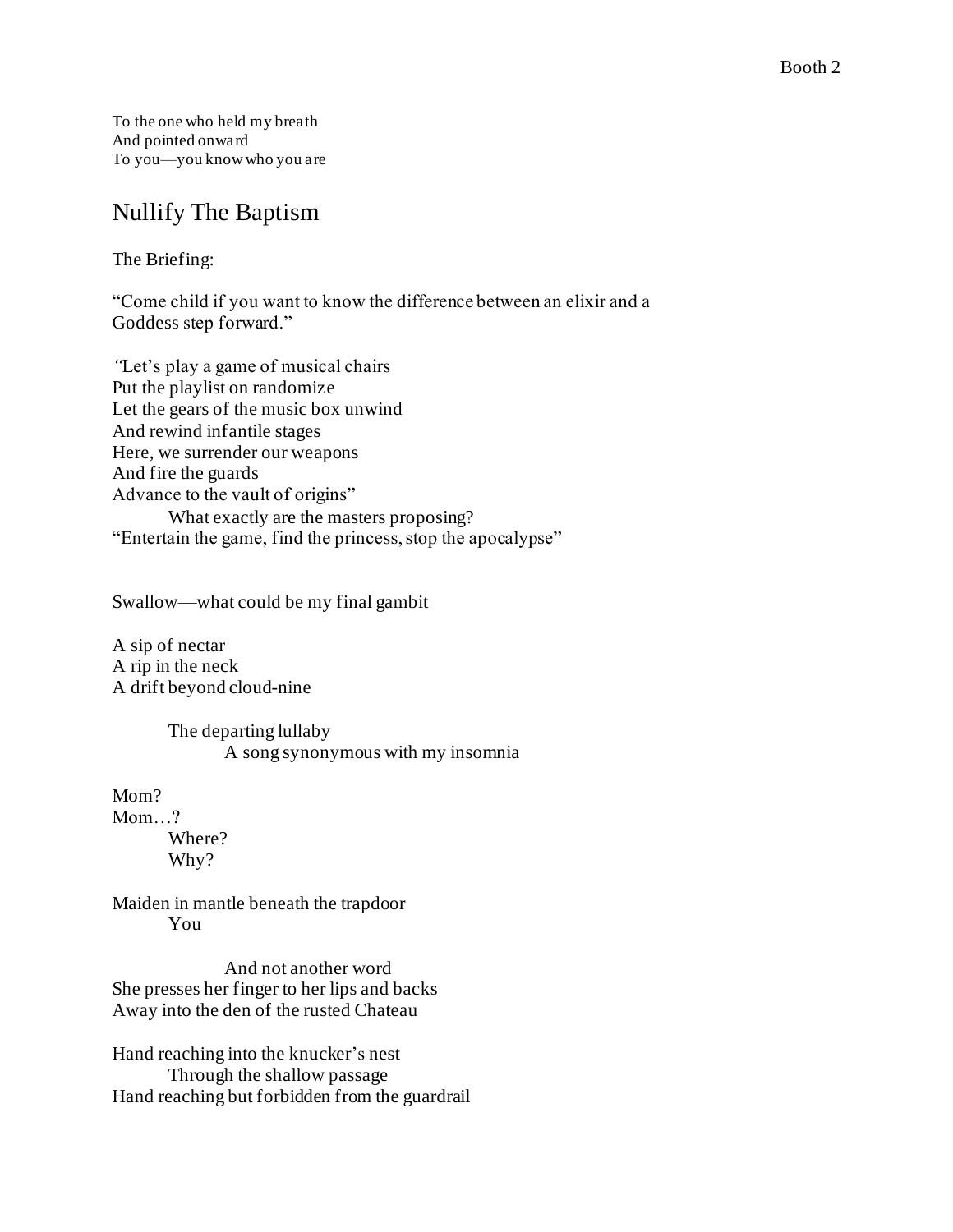Footsteps scurrying on the stairs Above and below A descent into the dim cellar stairwell Uncharted Unknown

Unborn

Mother? Mother?!

Unborn again

Here I am uninvited, a trespasser inside of me

*Quantus tremor est futurus, quando iudex est venturus, cuncta stricte discussurus*<sup>1</sup>

That old familiar hymn Where have I heard that before? My insomnia Too infertile to raise a flock That sandbox that I was raised in A grave for chemical waste

A stone unturned First is broken

#### **Enter The Bloodstone**

The oak that clenches my childhood prayer An attempt to antagonize the grain Stemmed from a tremble of hesitation from the baptismal fountain:

"Children, from the moment you were baptized, You were claimed. Your soul has been marked. You are part of his flock, you belong to the Lord." Why did I tremble? "To not go to Hell, Jesus Christ needs to be accepted as your Lord and Savior" "Why, Sister?" "What do you mean 'why', child?" "I thought we are already saved since we were baptized?"

"You belong to the Lord—your baptism made sure of this,

<sup>1</sup> Thomas of Celano "Dies Irae, Dies Illa" Lines 4-6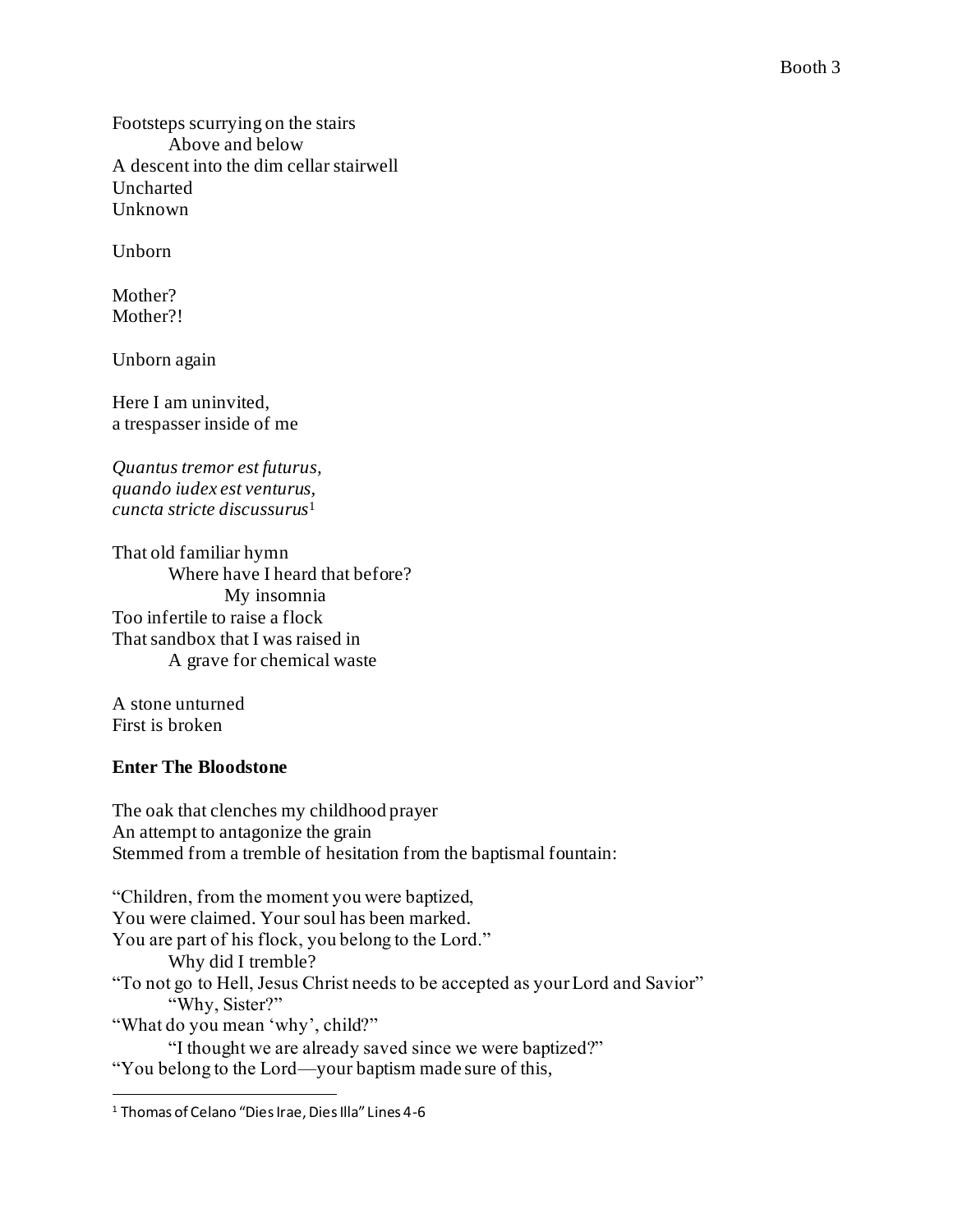you are his to do as he bids… It is best just to please him… This just needs to be accepted."

Four steps forward Not a single back

Out of the home and into locked smoked streets I on the corner and in the distance my peers: satisfied ignorance played in sooted snows Never anything more from them Through the tobacco smokes on Sunday's swing set Done with lectures and teachings To run from it all, the shades at my backside

Not considering the great return Or recalling a great escape

"Is that the demonic one?" "She's cursed, she has forsaken Him."

That scripture I turned That psalm I quivered That rod and staff That shadow of a valley I cowered Beware my brother beside me Fearing the bloody stone Aware the call of brimstone Afraid to swim in baptism To dip fingers into the pool And sign the cross

Still eager to sign a dotted line A quill, a needle, pressed to the flesh Penetration of the vein the torment uncrossed unraveled dwindled diminished

Locked deep inside an overused flask Evenings of noncompliance Mornings of nonexistence Afternoons of unchanging To see the night again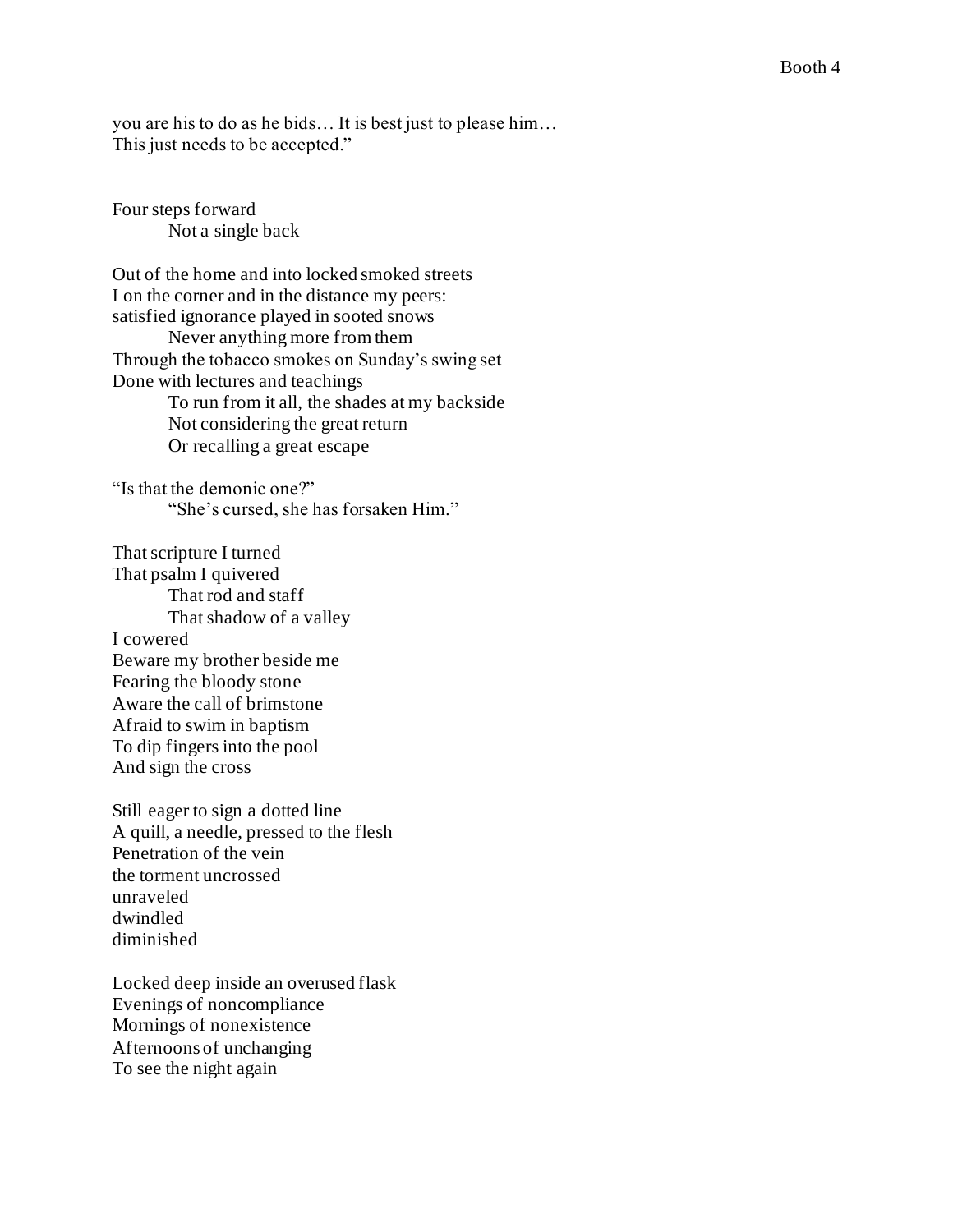This is the advent of myself: Where I refused the reflective water

This advent is where I met the promised Justice:

Redemption from the rejection impossible Always rejecting the Rapture, Unconfirmed I the sullen

Unanswered heaven Redeemable Eden Unattainable Unacceptable

*Oro supplex et acclinis, cor contritum quasi cinis: gere curam mei finis*<sup>2</sup>

Unacceptable

Flying the Angel wings' brush Carnal leaves hovering in the town square Maple flutters scents of syrup stir and spread Cobblestone pathways dusted by Autumn's weeping A desperate embrace from a stranger You the winged one You here You the nonexistent You the distant You what I never obtained

Unacceptable

All until the nun wipes away a tear, And the Father says, "she's done" "Amen" Amen? Still a chant unsaid God still harmonizes those strings I am the unfinished verse

Vocal chords tattered by thorns

<sup>2</sup> Thomas of Celano, "Dies Irae, Dies Illa" Lines 46-48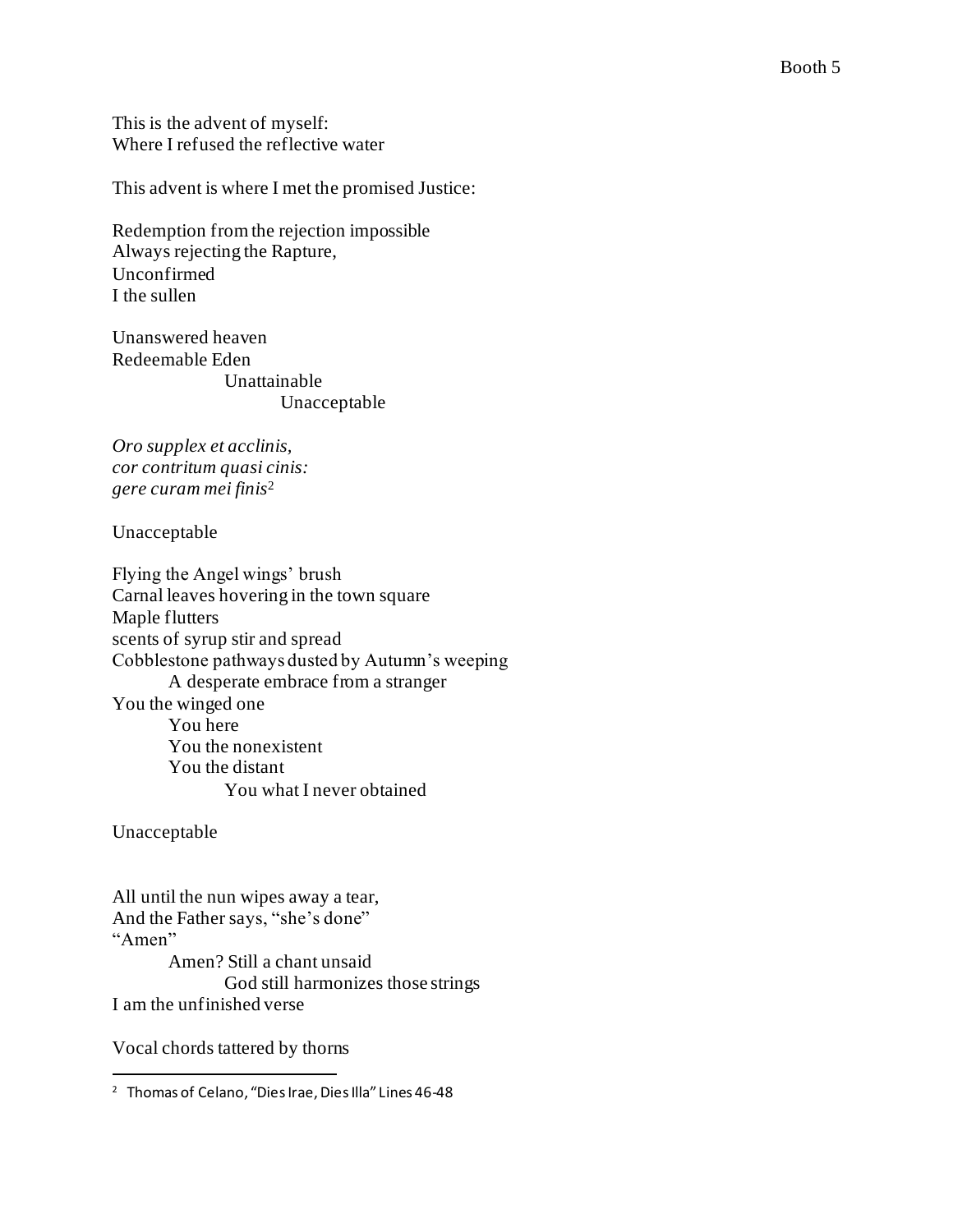Rivers of thought scattered and dammed Beware my brother inside of me I unveil John of Patmos He ignites the torch within Revealing the relay and Uncovering the forgotten fragment:

## *Whoever finds the meaning of these words will not taste death*<sup>3</sup>

Eyelids unretired Angled irises of red What the optic renders An unnerving attraction to conscious

*That stolen soul I need that back*

Four steps forward, An infinity back

A stone unturned Second is broken

#### **Enter The Amber**

Manifested night terror Dimension distorted, unmeasurable Blood replaced by acid Thorns In the eye-sockets The optic renders a chasm I meet Hades who nods at my torment The thorns violate, curling under the flesh Scorching tips and curls past the jaw Stitching the vocal chords Piercing the throat's interior Only a pathetic cry a desperate plea a murmur: "Mercy" Again, another slow nod, and a then fatherly voice: "Follow the Set" The Set?

<sup>&</sup>lt;sup>3</sup> Gospel of Thomas, Line 1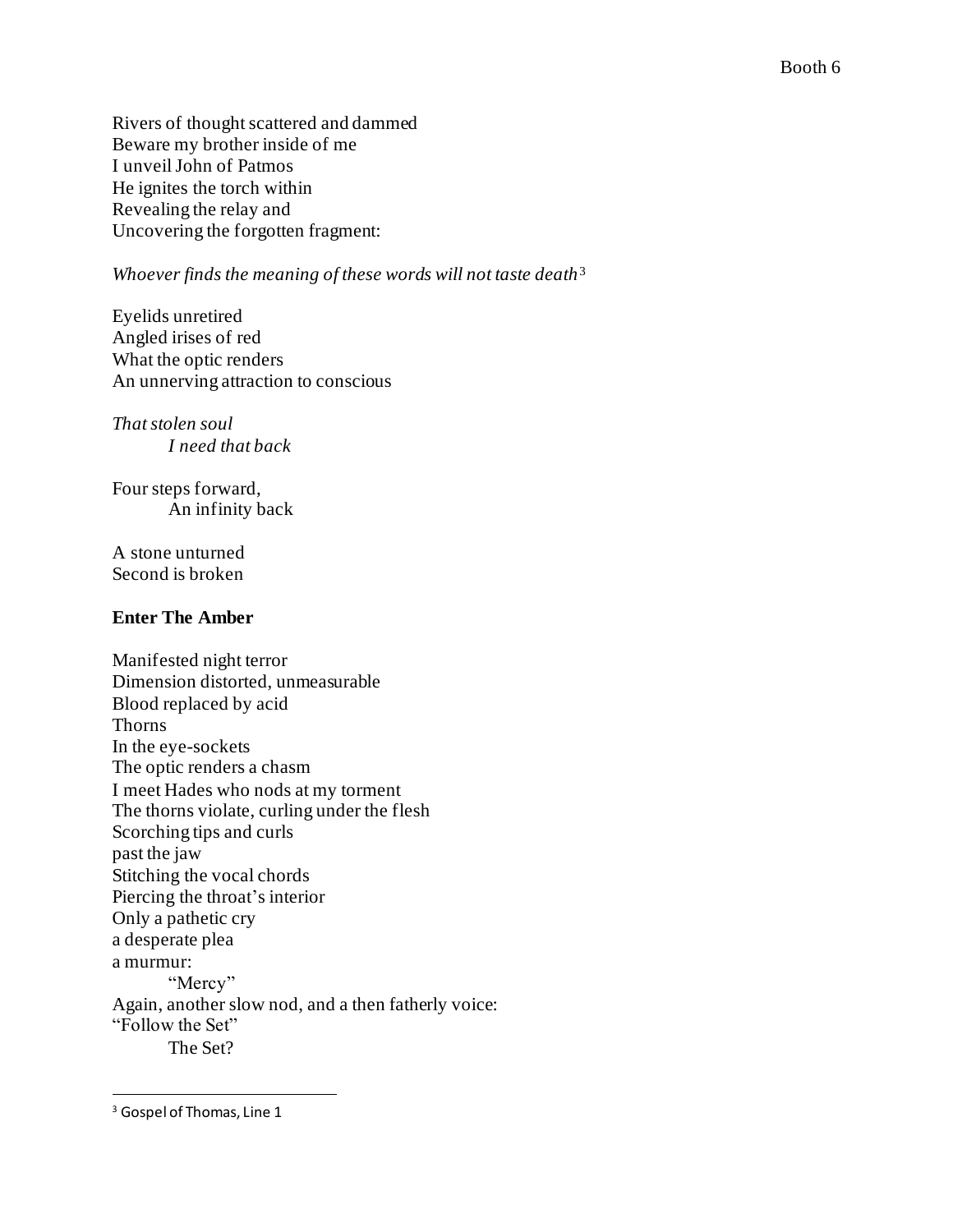Shimmering Angel's wings Soft rippling voice Incomprehensible a higher speech Freed from thorns Listening to the melody Following the melody To where the rescue leads Turnback, never again Toes again grounded Fingertips tightening the cherished earth The hum of olive trees The budding of vineyards, clovers and nourished flowers Again Thank her my savoir Departed and vanished With only an ivory feather left behind I must remain clean this time I will never lose myself again Left only to find the presence of another: Hips, legs, muscles Carved from tender rosewood and callous bronze "Who are you?" "I am The One" "The One?" "The One meant to nurture you always" Always…? "Drink this girl, your wounds need healing" A silver vial, an elixir swallowed—pushed further is the drift "Who are you again…?" "The One" "The One who will…?" "The One who will caress the welkin's arms, The One to kiss mesa's temple, The One to embrace the capture, The One for you" "I…" the objection hindered Lips Legs tongue paralyzed

Only fingers to grip the anticipation

Tricked to lick the pomegranate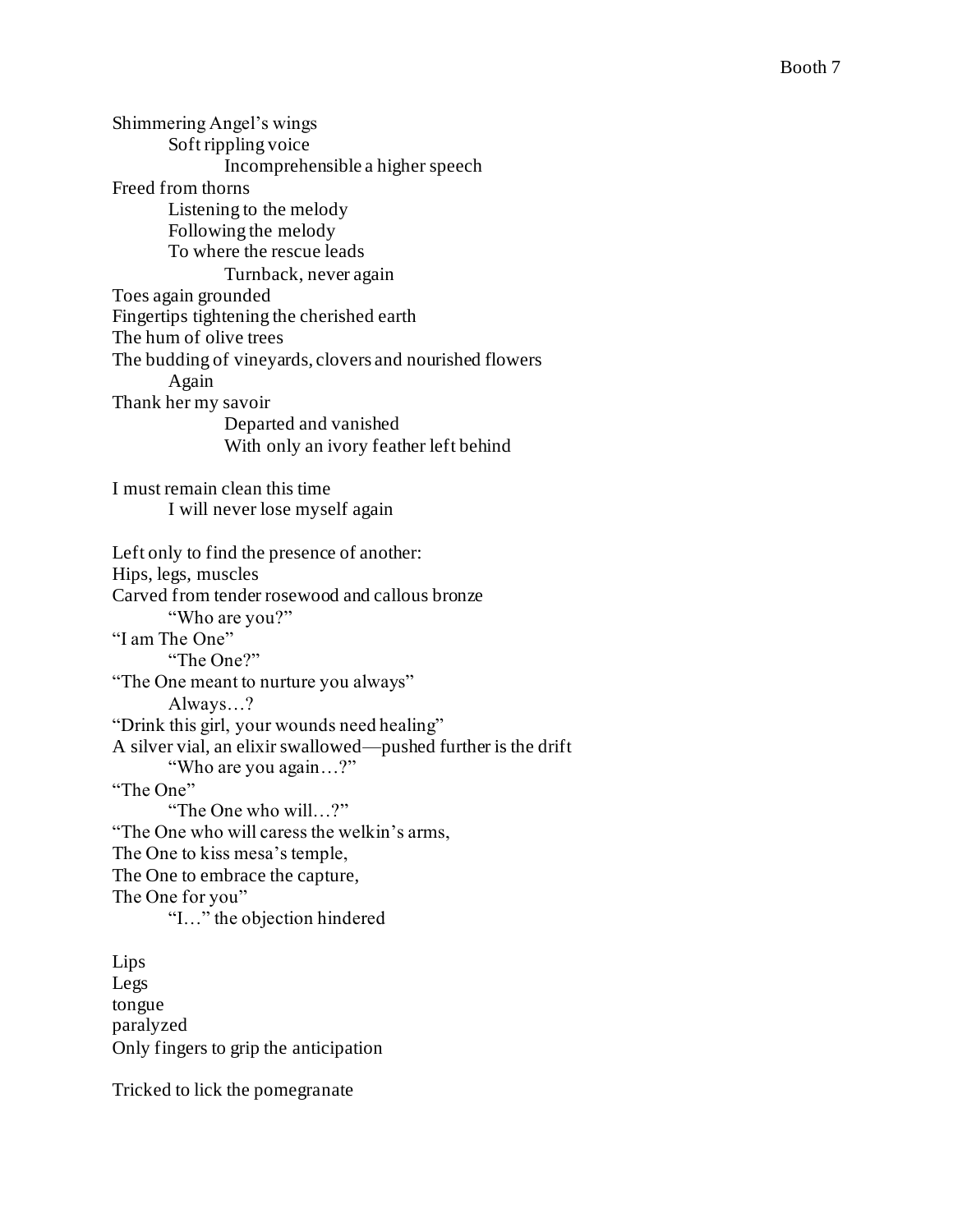Forced to digest A choke a strangle A swallow The poison injected once again

That One The One who melted inside me Welded to the memories Smelted to my essence

A staff —the scepter of Snakes coiling And I forcibly uncoiled

一人

I am my own Atlas The heavenly burden is myself

To allows Eros' entrance Never again

Journeying Under the crust and mantel's steady hand Witnessing the castration Through eons of patriotism And generations of patricide

To ask a question To console Fighting the fog to find my last consort, Consult the maiden of the Arching Sun:

"Your only identity is the victim now, You the overtaker, With not even an identity to claim Who seeks a certain Set You are the arachnid —the dawning recluse Farwell, the toxin is swallowed Inhale your forced pollutants Fight and resist Spin, spin until it is strong again Crumble before the judgement of the falcon"

I am not the overtaker, I am the overtaken!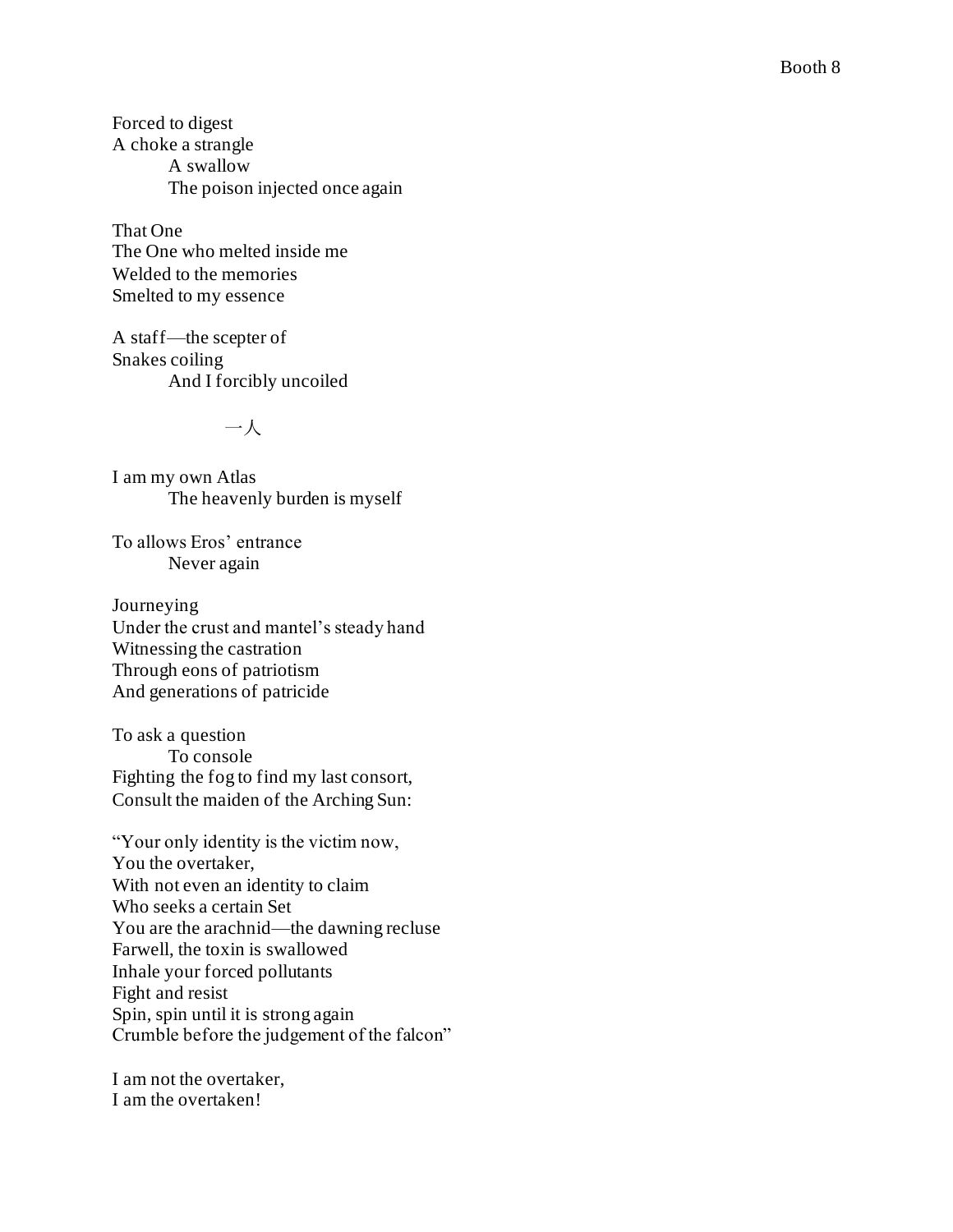Surging that poison injected A poison that eternally remains That tight hand's grip Nails broken **Breathless** Heartless Pulseless Wristless

Deceased But still undying

*That purity I need it back*

Four steps forward, An infinity back A stone is unturned Third is broken

### **Enter The Topaz**

A wandering scorpion Amazed and swollen by time Shifts through the dunes Embraced by return

Home

The forgotten home Deserted and neglected Once an oasis Where spirits pranced A riverbed of nectar curled And sweet gusts of honey bowled and spread

## Null

Is this what remains after my assault?

*That control I need it back*

This sets me again across the Styx Boarding the familiar Khufu ship of Ra Dismantled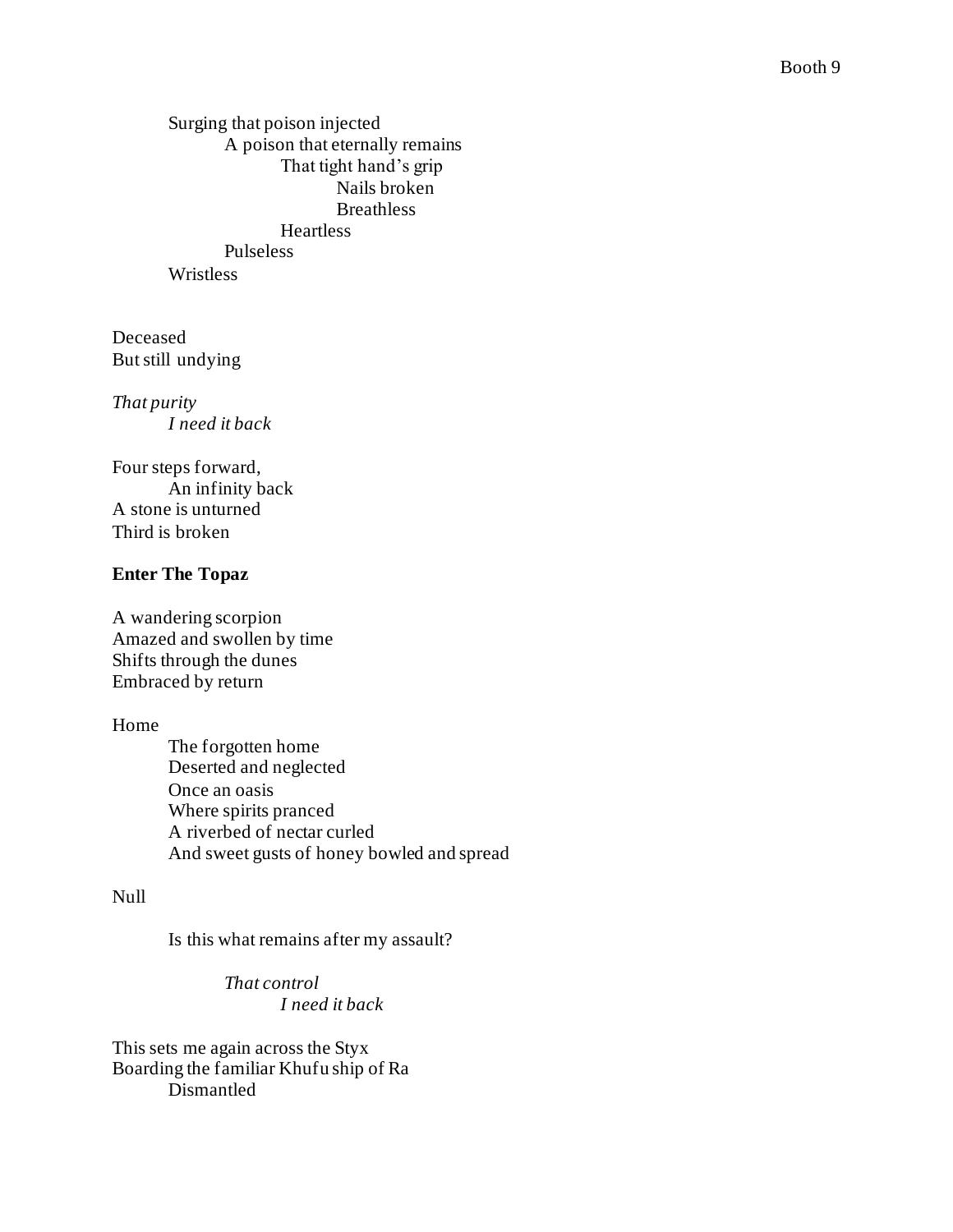Resembled Waking into Osiris' cradle In canoe still antagonizing the current Toward Luxor's Light All to reattempt a conquer of Karnak And again to walk among the Valley of Kings Facing specters of Pharaohs—my Kingsmen Fearless with cobra scepter Charging my Sphinx, my stead All to stand with toe on Pyramid's top

This is the call of heroes' crusade:

"The threat of sunburn is too evident to take shelter! We must fight the fire at the root of the cosmos! Come, Come my brothers refuse To bow and kiss the feet of the Jackal King! Outweigh His judgement without the fear of Heaven's rejection! We are Men, destined to revolt against the Gods' unjust Universal laws and fates! My Kingsmen, my fellows, Charge into the stomach of the Colossal Sandstorm, unbrew Yourself from the ferment of the elongated hour and its waitlist! Plunge yourself into me! Remerge as hardened usurpers! Remerge fully restored!"

Hold the chimera's jaw

With fangs of thorns A crumbling bite

#### A swallow

The carnage of Karnak indeed a reconquering This is what my rage has built?

### I the trampled one

The one who thought she could overthrow the gods Was it worth overcoming the desert? Corpses tattered limbs crimson painted once golden sand Skull fragments and teeth among the cracked pebbles Vultures feast on once Kingsman innards swallowed taken flight To plummet to the foundation once again Innocents desecrated among the followers Treasury plundered and women plundered Was it worth overcoming myself?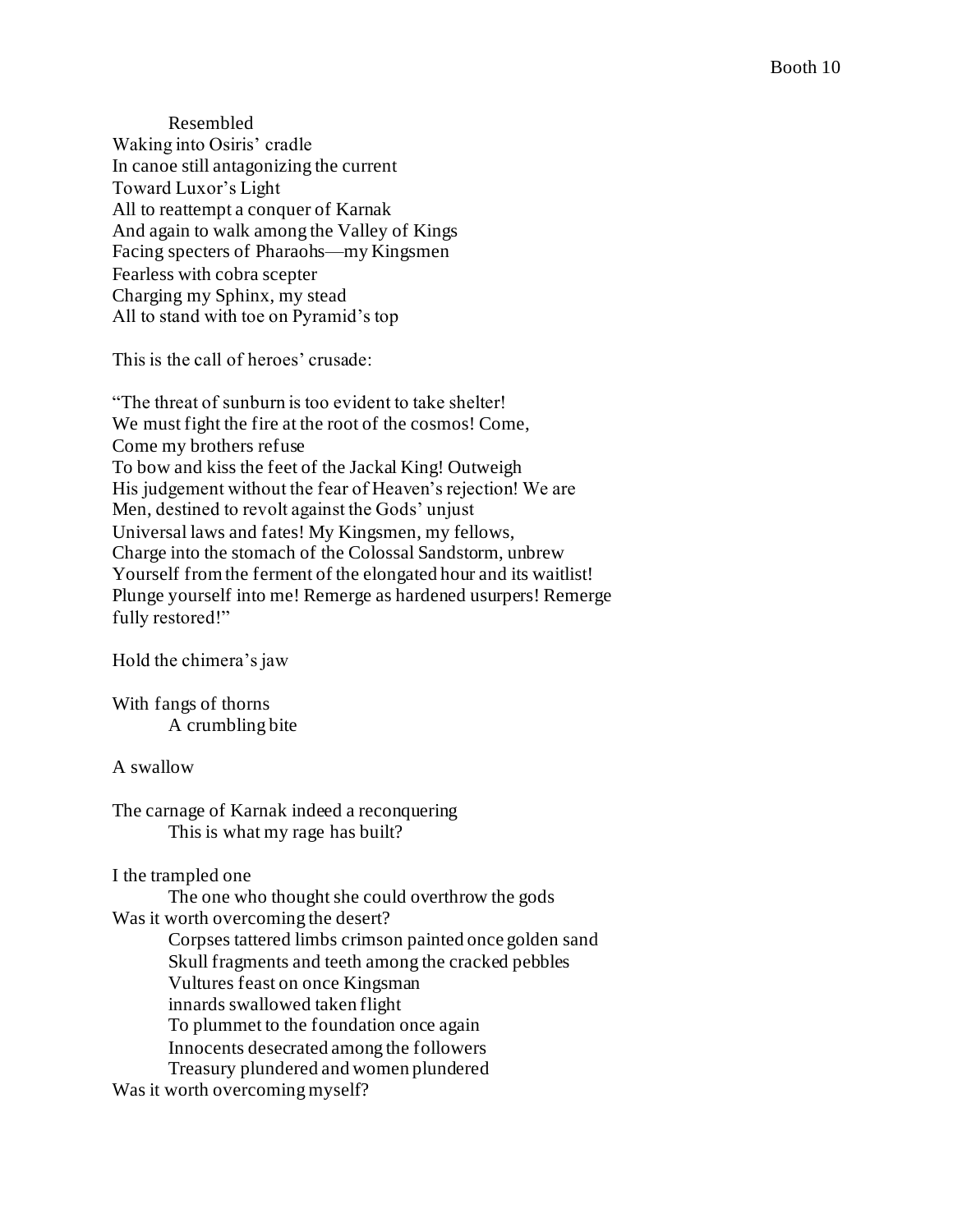Ripped from the cradle Spear shot down It is uncovered again And again, weighed down by The stampeded feather

The warrior discarded The warrior again hopelessly dismantled

## **Enter The Emerald**

Mutiny Misguided passions The only method join stand beside the preacher rotate the cycle of the drum

This is the coping method for genocide:

"Spin, Spin, my brothers!" I have neither true totem nor mantra

"Spin, Spin, sing and dance!" I move around the utmost concern: Where does God's salvation lie? In neither circumference nor the center

"Spin, Spin and dance, Behold, God's shade dances!" A lie Along with our history And promises to see my departed again

> Prophecies Prayers Howls of hope and mercy Offerings untouched My blood my bones my feathers

Null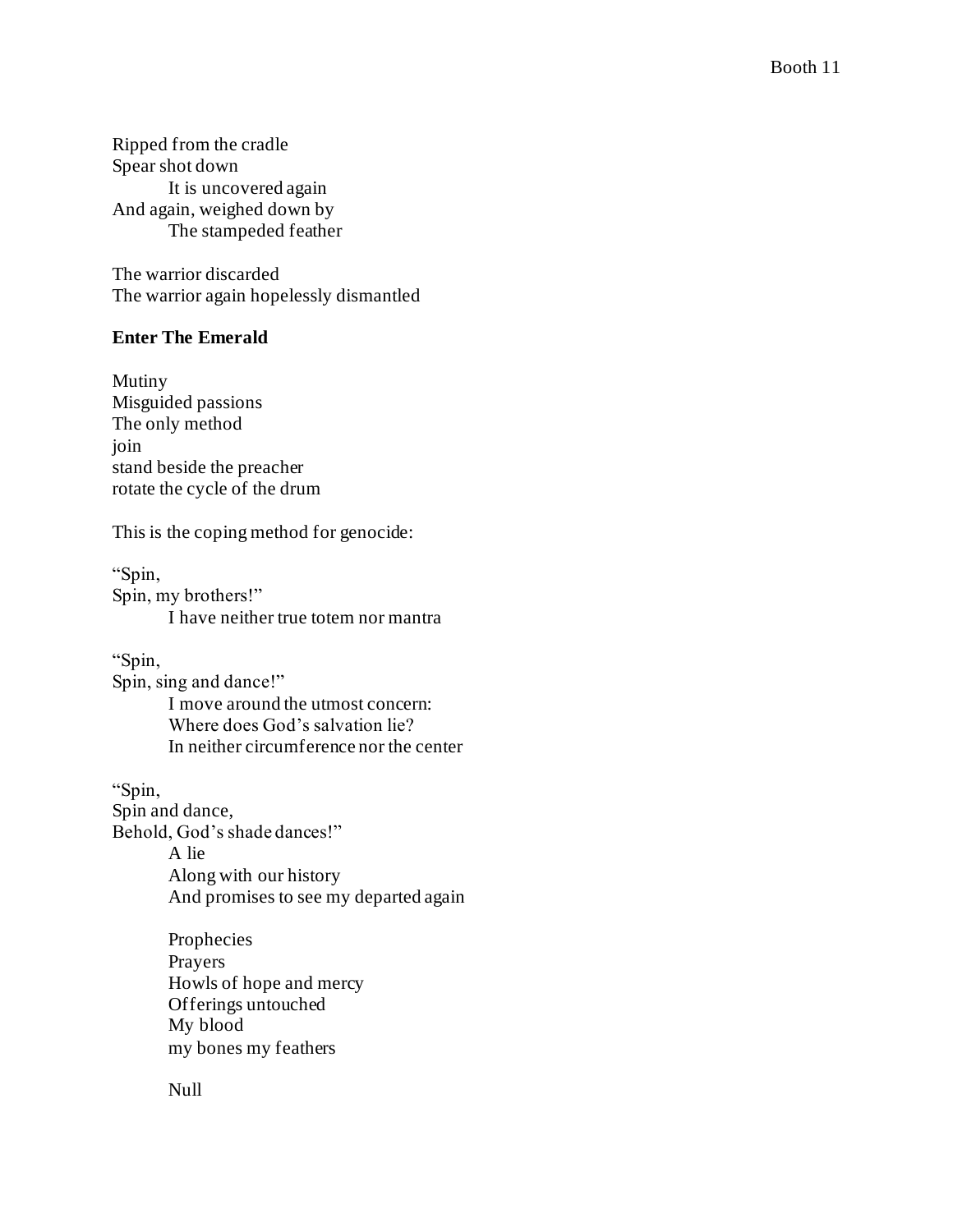With the final omen The spinning ceased with A vermillion massacre

Too soon Too familiar

*That kinship I need that back*

This is where I lynch myself Too dulled and beaten down to slice the rope

Smokes and fogs of my ancestors circulate Into uncharted horizon External from the husk I follow Swinging and spinning into obscurity

## **Enter The Sapphire**

A battle cry distant behind

No more ropes thorns or burns

My voice remains intact

"Is Anybody still here!? "Where!? "Why!?"

She enters tattered seam circling the jugular

You And she backs away again Through the toxic violet fog Which not breath or lantern can whisk away

"Wait!" "Where!?" "Why?" A swallow a choke A strangle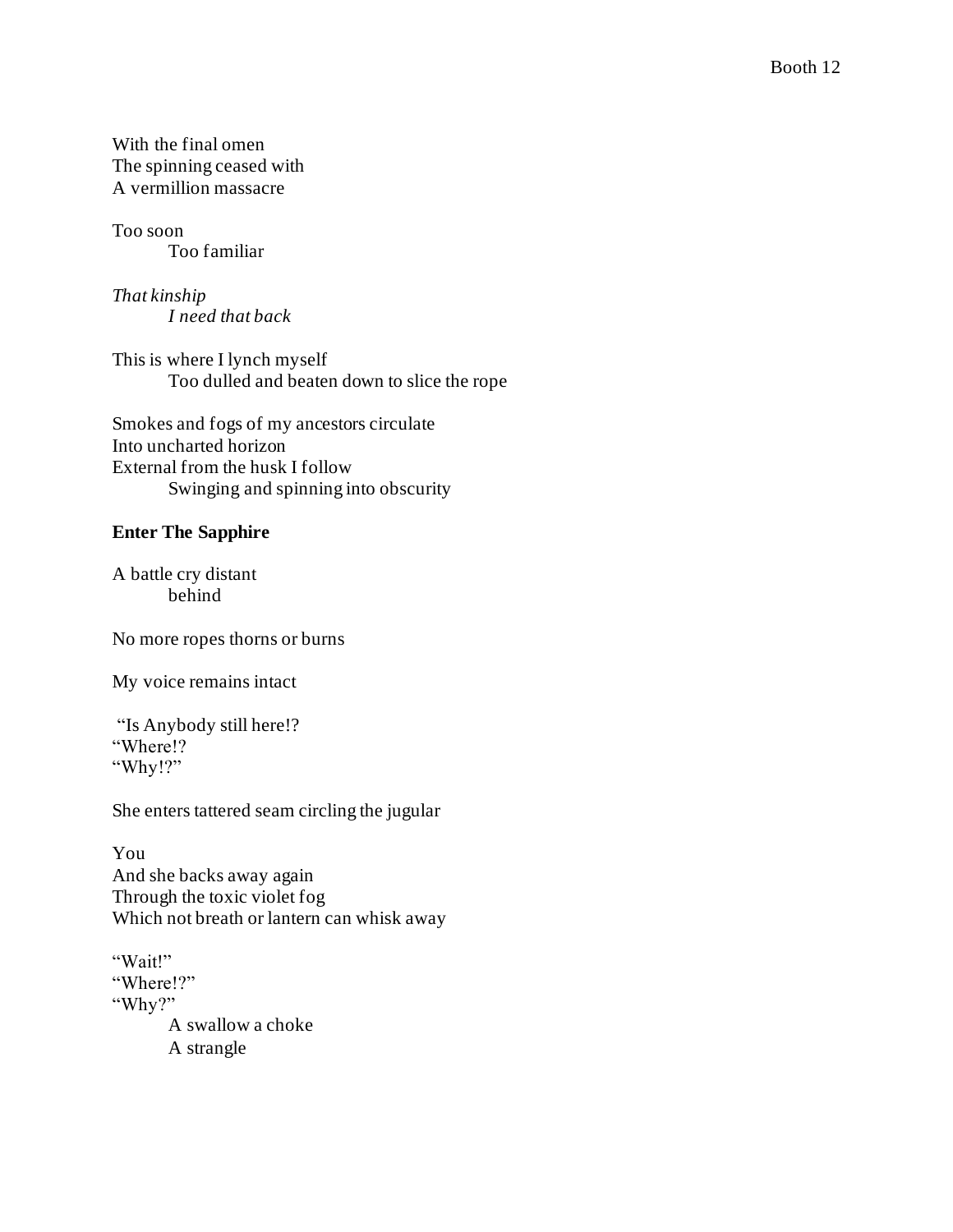My headless prayer pulses the nihility

My decapitated desire bottled discarded

*Lokah Samastah Sukhino Bhavantu!*

When my voice stops hollering So too does the voice that answers

When my voice stops whimpering—

*That voice I need that back*

#### **Enter The Amethyst**

On the mountain's carved crest With skyward suns rivaling treetops A stone staircase ascending A click of the bamboo cane with each step upward

Willing to become Kami's employee I ill and aged once arrived Humbled kneel before the Miko "I should have listened to you" The divine maiden does not pass her Judgement Or give her ill-foretelling Only points to the alter continuing her sacred ritual

> This will undo the possession This to reclaim all that has been taken

I endure another dance Another spin

Rippling bell trees and drums After offerings of tea and incense, I let my trembling breath escape the aging burden

With each blow each beat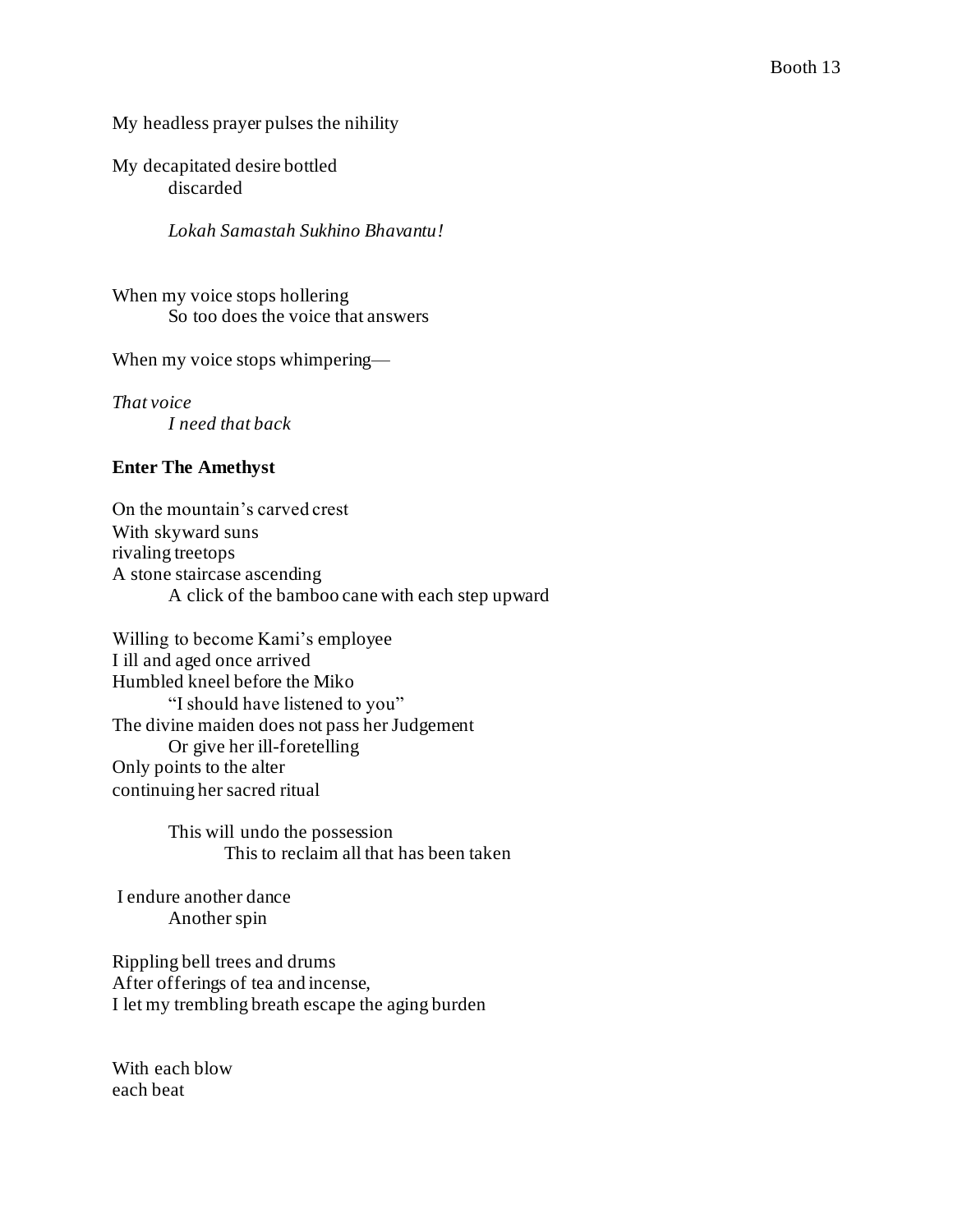## Counting Gods

一つ 二つ 三つ 四つ 五つ 六つ 七つ

一人

みな

Everyone...

Small by number and as individuals vessels deep as megacosms

わかる

Dart between the eyes A touch behind the brow わかった

*That Embrace I need that back* 

Again I withdraw

Seventh trespassed but unbroken

## **Enter The Diamond**

Utmost devastation and destruction humbled and avoided I grieve for what could have been Reaching for a hug Or a pat on the shoulder Hollow mist, my arms enfold Kneeling on echo's marble floor Palms pressed down in the puddle's white vacuum A grieving shiver, a ripple: A faint, silver glow A shoulder caressed by the radiant horizon's visit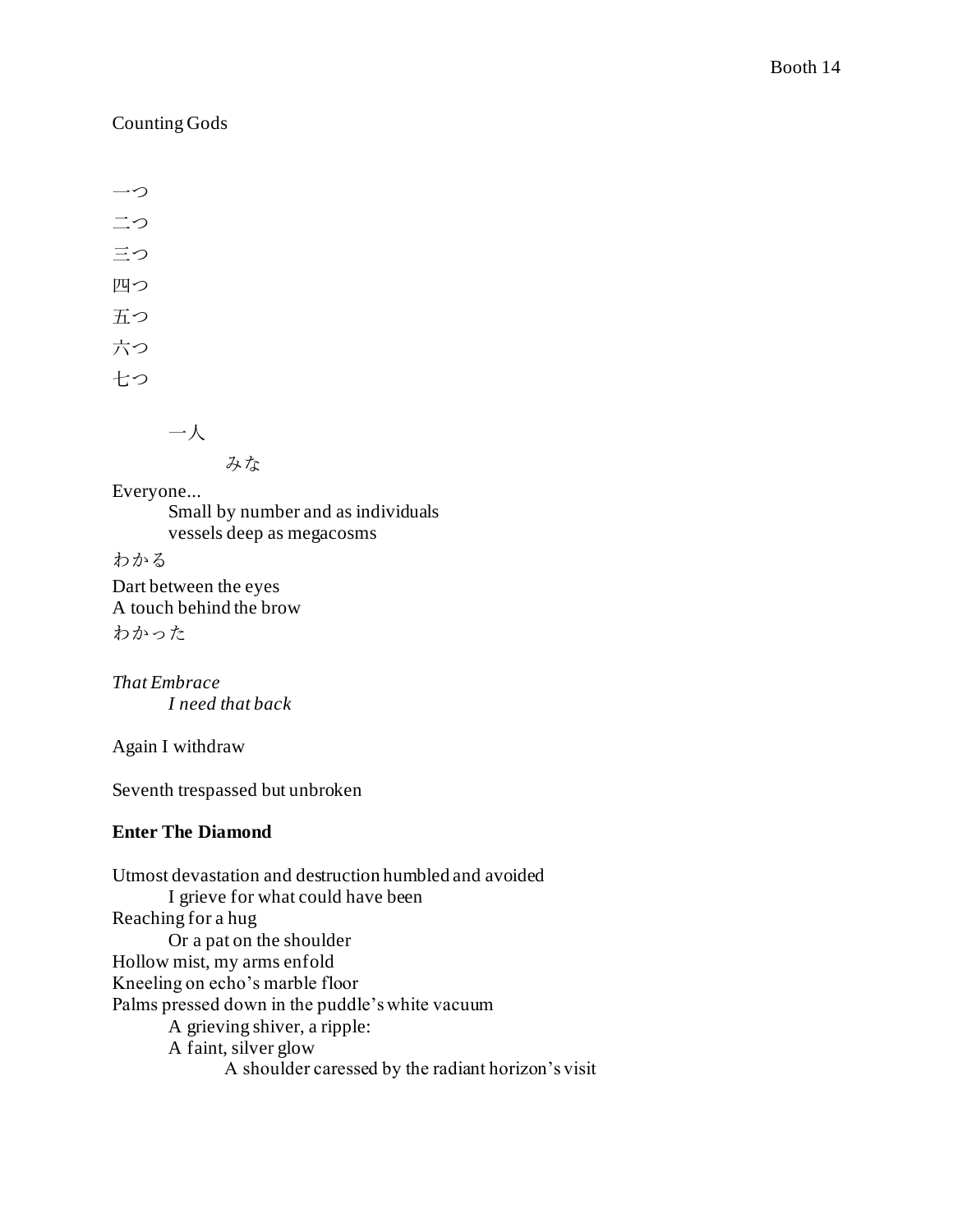Here is where I finally see The remedy I really required

> *That closure I have her back*

The optic renders a clear contentment Objectives completed

I meet my Panchen Lama Sitting across from me Again rediscovered so am I

This is neither princess nor Goddess Someone of saints' tier A true caliber of women to stand bare before And what of the seasons after? 春 夏 秋 冬…何?

*During the summer and winter and their leaves do not fall Whoever to know them will not taste death*<sup>4</sup>

Here is where the honey spreads Autumn accepted once again Square cobblestones pathways underfoot We resume our departed embrace Entangled fingers, Building braced sandcastles to surpass the pollution That pyramid, that objective eternal, buffeted by sand I step to the stairwell above A guide for my hand unneeded

Words and seasons acknowledged but not fully digested only embraced brief instance to listen To hum the intangible tune To sing the chorus But when tried, only off-key notes are produced The lyrics unreplicable 歌は僕の中だ This is where the axis leads The amphitheater *de Paradiso*

God harmonizes the piano

<sup>4</sup> Gospel of Thomas, line 19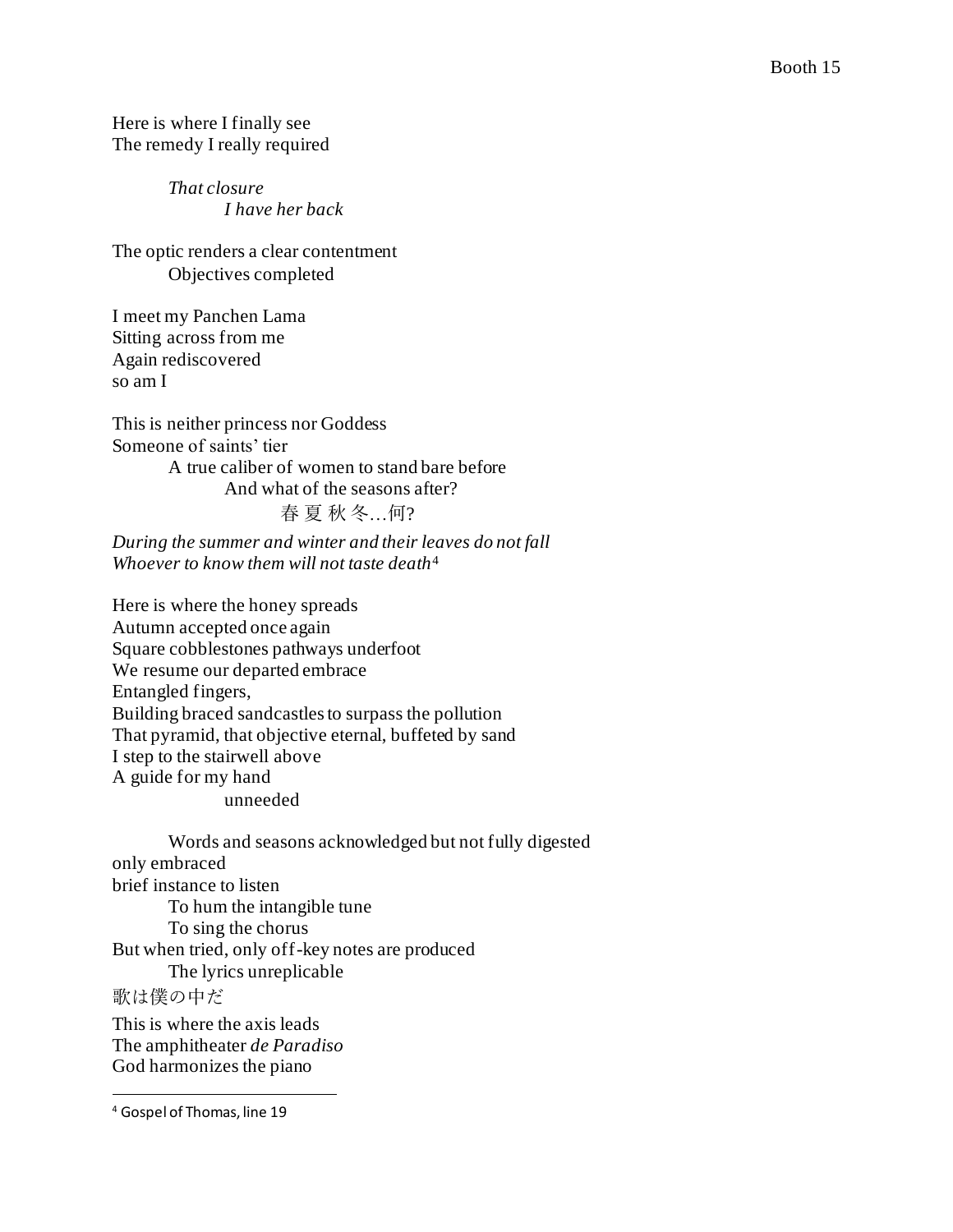The voice, the grace of bagpipes いいえ God the song emitted Unmoving from my seat I a spectator and participant impassible inches from the symphony Only a slight reach from the hand to the vector inside Reminiscing of my days of orbiting moving playing An aria, an encore, a berceuse, an opening Indistinguishable Risen by sleep to enter a dream Risen from sleep with no waiting dreads or alarms To vision via evergreen traffic lights An unweighted charge With irises skyward, Nourished from the widening

Boycott on Eros withdrawn Overshaken by the stimulant Devoid surpassing the physiological All to disintegrate into dew come dawn

I am hoisted from my grave and exit life's canal signaling a left With seraph on the dashboard

I sit with companion among the silent seats uncovering the solaced sheet intermingling threads Internal game uncovered with Scattered remnants reconnected Reconsidered With finishing score undefined I am left only and always With her and With the match to ponder on

Sunrise awakened at the double-bed side With the playlist off randomize Chains of thorns, brandings, impurities, conquests, violations, sacraments Nullified

Infinite steps forward and back It is only